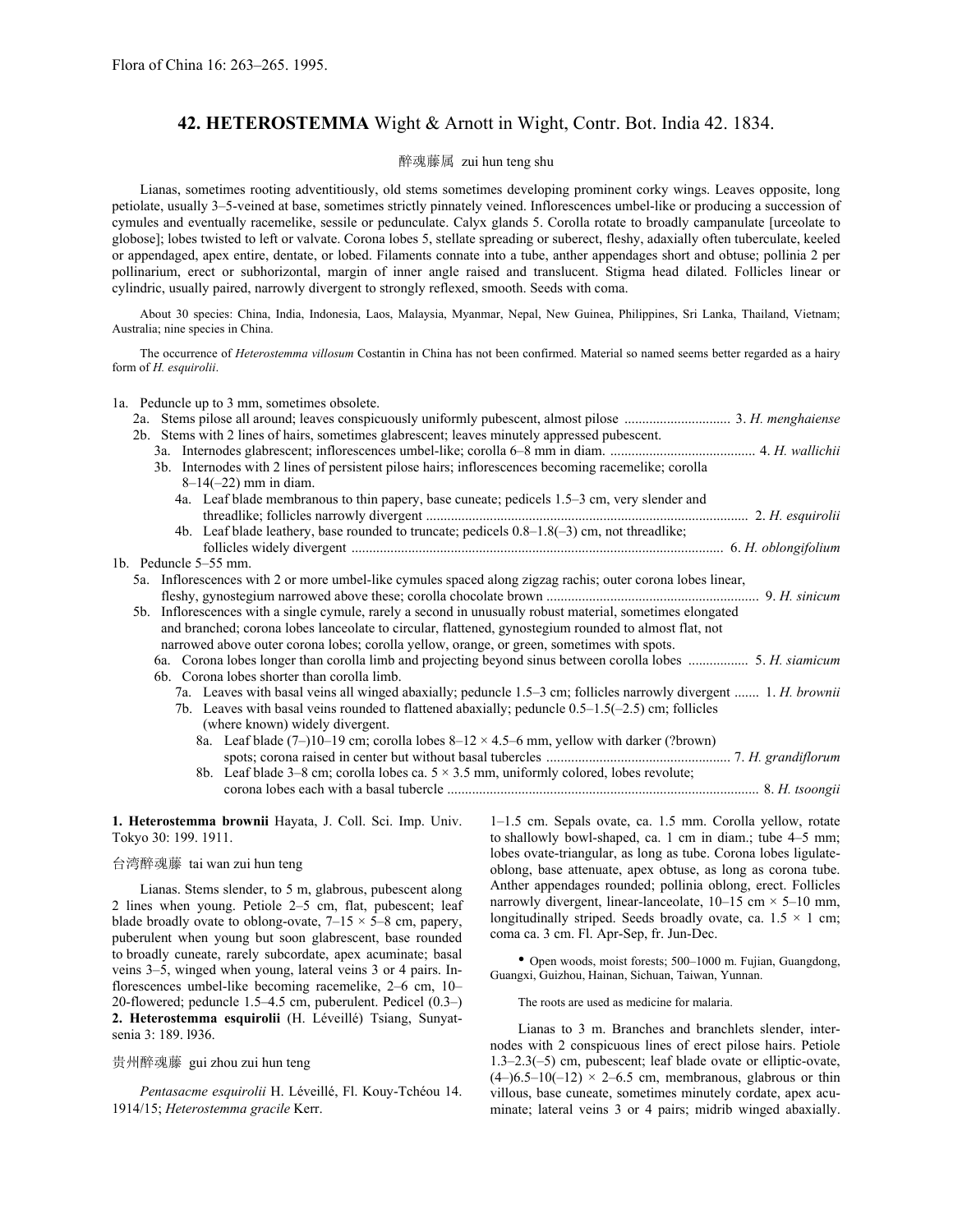Inflorescences usually subsessile, umbel-like, up to 10–17 flowered. Pedicel 1.5–3(-4) cm, threadlike. Sepals ovate, ca.  $1.5 \times 1$  mm, puberulent, ciliate; glands minutely toothed. Corolla yellow or green, rotate, ca. 1.2 cm in diam.; lobes broadly triangular,  $3.5-7 \times 2-3.5$ , glabrous. Corona lobes oblong-ovate, ca. 1 mm, apex rounded to almost acute, flat on corolla. Follicles linear-laneolate, ca. 6 cm  $\times$  5 mm. Fl. Jul-Sep, fr. Sep-Dec.

Open woods. Guangxi, Guizhou, Yunnan [Thailand].

**3. Heterostemma menghaiense** (H. Zhu & H. Wang) M. G. Gilbert & P. T. Li in M. G. Gilbert, W. D. Stevens, & P. T. Li, Novon 5: 9. 1995.

# 勐海醉魂藤 meng hai zui hun teng

*Heterostemma villosum* Costantin var. *menghaiense* H. Zhu & H. Wang.

Lianas. Internodes yellow pilose, hairs retrorse, especially near nodes. Petiole to 2.8 cm, densely pilose; leaf blade ovate, ca.  $8 \times 6.5$  cm, densely yellow pubescent to pilose, base truncate to shallowly cordate, apex acuminate; basal veins 5, lateral veins 3 or 4 pairs. Inflorescences subsessile, umbel-like, few flowered; all parts up to sepals densely pubescent, almost tomentose. Pedicel to 2.3 cm. Sepals oblongtriangular, ca.  $2.4 \times 1.7$  mm, apex rounded. Corolla yellow with purple dots, rotate, ca. 2 cm in diam.; densely puberulent outside, glabrous inside, smooth; limb ca. 1 cm in diam.; lobes ovate-triangular, ca.  $6.5 \times 6$  mm, apex subacuminate. Corona raised in center; lobes oblong-ovate, ca.  $2.5 \times 1.4$  mm, without any dorsal appendages, outer margin rounded, inner tooth rounded, largely concealing gynostegium. Fruit not seen. Fl. Jun.

• In thickets near streams; 1000–2000 m. Yunnan.

**4. Heterostemma wallichii** Wight, Contr. Bot. India 42. 1834.

#### 云南醉魂藤 yun nan zui hun teng

Lianas to 3 m. Branches pubescent along 2 lines, longitudinally striate, sometimes glabrescent. Petiole 1–5 cm, flattened, puberulent; leaf blade ovate or elliptic,  $5-17 \times 3-10$ cm, glabrous or puberulent when young, base rounded, apex acuminate or obtuse; basal veins 3, lateral veins 3 or 4 pairs. Inflorescences shorter than leaves, few flowered; peduncle 0– 7(–10) mm. Pedicel 5–10 mm. Corolla yellow-green, 6–8 mm in diam. Corona lobes obcordate to orbicular, exceeding gynostegium. Stigma head centrally depressed. Fl. Jul-Sep.

Open woods, often climbing trees; 800–2100 m. S Yunnan [India, Nepal].

**5. Heterostemma siamicum** Craib, Bull. Misc. Inform. Kew acute; basal veins 3, lateral veins 3 or 4 pairs, flattened adaxially, elevated abaxially. Inflorescences forked, 6–9 cm; peduncle  $0.9-2.5(-3)$  cm. Pedicel  $1-1.5(-4)$  cm, puberulent. Sepals ovate, margin membranous, ciliate. Corolla rotate, puberulent outside, glabrous inside; lobes ovate, ca.  $4 \times 3.5$ mm. Corona lobes ligulate, ca. 3 mm, spreading horizontally and flat on corolla. Follicles linear-lanceolate,  $10-12$  cm  $\times$  7– 10 mm,  $\pm$  reflexed. Seeds broadly ovate, ca.  $2 \times 1.2$  cm; coma 1911: 418. 1911.

心叶醉魂藤 xin ye zui hun teng

Lianas to 4 m. Branches pubescent along 2 lines, glabrescent. Petiole 3–8 cm; leaf blade oblong to ovate,  $4-15 \times$ 1.5–10 cm, papery, glabrous, base cordate or shallowly so, apex acute; basal veins 5, lateral veins 3 or 4 pairs. Inflorescences extra-axillary; peduncle (0.5–)1.5–2 cm; rachis simple, producing a spiral succession of umbel-like cymules, eventually racemelike. Pedicel 1.5–2 cm. Sepals broadly lanceolate, puberulent, ciliate. Corolla yellowish, rotate; lobes ovate, ca.  $3.5 \times 2.5$  mm, puberulent, minutely tomentose inside. Corona lobes stellate spreading, lanceolate, ca. 2 mm, with a thick appendage on ventral surface. Follicles oblonglanceolate,  $15-17$  cm  $\times$  7-10 mm, glabrous. Seeds ovate-oblong, ca. 1.5 cm × 5 mm, margin membranous; coma ca. 1.3 cm. Fl. Jun-Aug, fr. Aug-Oct.

Open woods; 1000 m. Guangxi, S Yunnan [Thailand, Vietnam].

**6. Heterostemma oblongifolium** Costantin in Lecomte, Fl. Indo-Chine 4: 120. 1912.

### 催乳藤 cui ru teng

Lianas to 3 m, internodes with 2 lines of hairs. Petiole 1.2–3(–4.5) cm; leaf blade oblong to rarely ovate-oblong, 7.5–  $14(-17.5) \times (2.8-)3.5-5.4(-7)$  cm, thin leathery, base rounded, apex acute; lateral veins 5–7 pairs. Inflorescences umbel-like; peduncle 1–2 mm, 4 or 5 flowers open at 1 time. Pedicel (0.8–)1.2–2.2(–3.5) cm. Sepals oblong. Corolla greenish outside, yellowish or orange inside, rotate or shallowly bowl-shaped, 1–1.5 cm in diam., divided ca. halfway; lobes triangular-ovate,  $4-7(-9) \times 2.2-3.2(-6)$  mm. Corona lobes horizontally stellate spreading, oblong-oblanceolate to circular,  $0.8-1.5 \times 0.7-1.4$  mm, apex rounded or acute, basal tubercle  $\pm$  absent. Follicles linear-lanceolate in outline, 12–  $13.5 \times 0.9$ –1 cm, diverging at  $\pm 180^{\circ}$  or more. Seeds linearoblong, ca. 2 cm  $\times$  3 mm; coma ca. 3 cm. Fl. Aug-Oct, fr. Sep-Dec.

Mixed woods, thickets; 100–200 m. Guangdong, Guangxi, Hainan, Yunnan [Laos, Vietnam].

A decoction of the plant is used to induce lactation in women.

**7. Heterostemma grandiflorum** Costantin in Lecomte, Fl. Indo-Chine 4: 122. 1912.

大花醉魂藤 da hua zui hun teng

Lianas to 5 m. Stems and branchlets longitudinally striate; internodes usually pubescent along 2 lines, sometimes glabrous. Petiole (2–)2.5–6.5 cm, flattened; leaf blade ovate or ovate-oblong,  $(7-)10-19 \times (3.5-)5-10.5$  cm, papery, glabrous, base rounded, sometimes truncate, apex obtuse or

ca. 2.5 cm. Fl. Jul-Sep, fr. Oct-Dec.

Open woodland, thickets. Guangdong, Guangxi, Hainan, Sichuan, Yunnan [Vietnam].

**8. Heterostemma tsoongii** Tsiang, Sunyatsenia 3: 192. 1936.

广西醉魂藤 guang xi zui hun teng